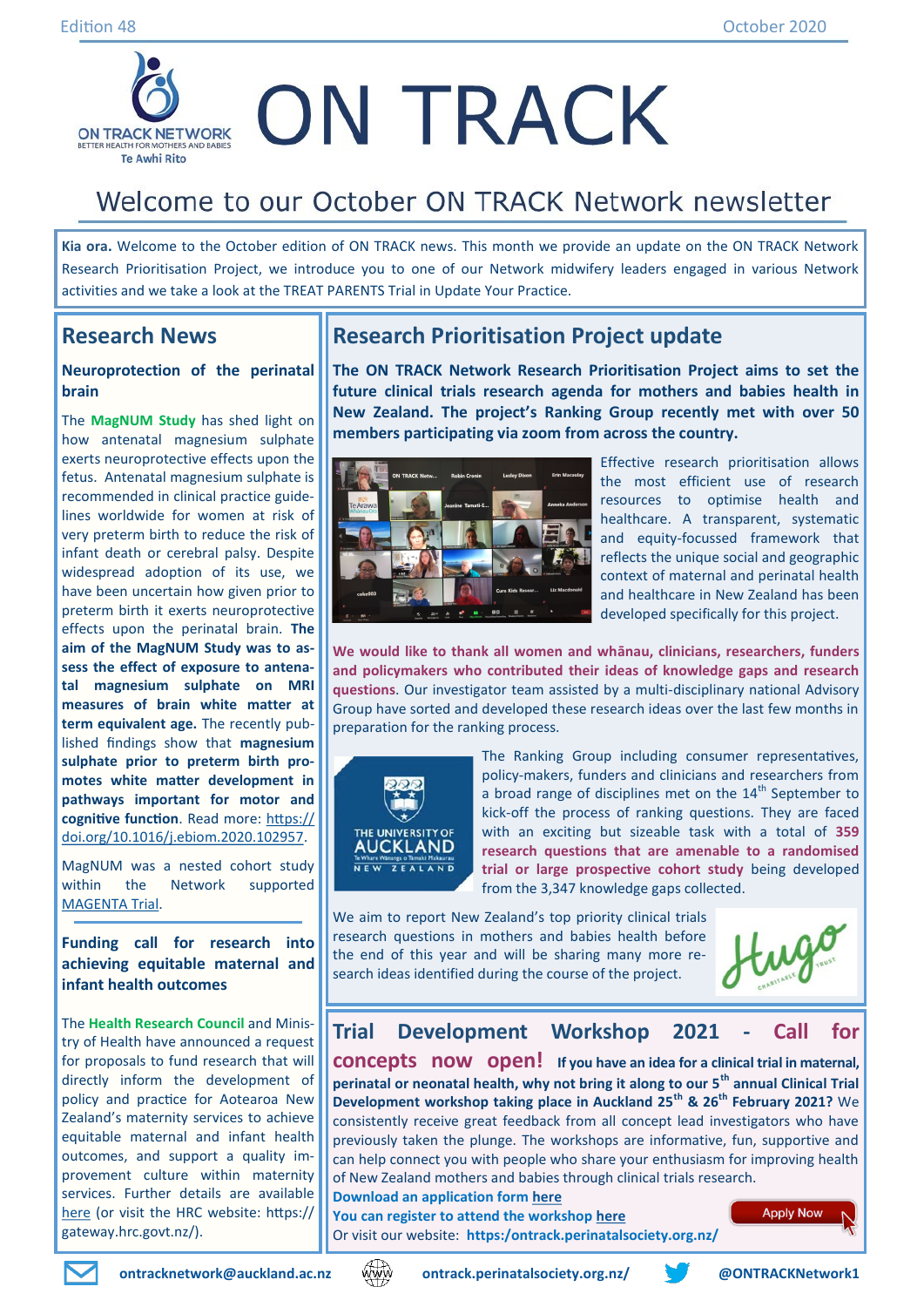

**Interested in getting involved with clinical trials and the Network? One of our Network midwifery leaders explains why she loves to** 

**work with the team** This month we caught up with **Phoebe de Jong, Midwife at Tauranga Hospital**. Phoebe wears a number of ON TRACK Network hats. She is involved with recruiting to ON TRACK Network supported clinical trials, is a member of the Network's National Executive Committee, and is a member of the Network's Forum for Women & Whānau Advisory Group. With such amazing commitment to the ON TRACK Network, we wanted to take the opportunity to hear from Phoebe in her own words what motivates her as a midwife to be so involved.

**Please tell us a little about your background.** I am a practicing midwife and currently work as the clinical co-ordinator for the antenatal out-patient service at BOPDHB (Tauranga Hospital). I have always had a strong interest in health and wellbeing, in particular women's health. After completing a degree in physical education at Otago University I went onto midwifery which has managed to encapsulate both those interests. I have been fortunate enough to have a diverse and fulfilling career involving LMC, core tertiary and secondary care, co-ordination and more recently research.

**What is it that motivates you to be involved with clinical trials research in your midwifery practice?** I have always wanted to be guided by evidenced based practice in my work and have also had a natural tendency towards seeking answers and rationales as to why things are done a certain way. Seeing the benefits of research projects that are being carried out here in New Zealand is also hugely motivating. For example, I have worked in both Auckland and Tauranga from the very early pilot trial for hPod (Hypoglycaemia Prevention with Oral Dextrose) (Jane

Harding *et al*) right through to its completion as a large trial. The findings have significantly improved outcomes for women and their babies as well as changing practice.

**On the Forum for Women & Whānau Advisory Group you work alongside consumers to involve parents in shaping clinical trials**  *research is paramount to ensure women feel confident*  **research. Why do you think this is so important?** Parents are arguably the most important party to involve given the reason we are all contributing to research is to improve outcomes for women and their whānau.

*"The insights women and parents can give to shaping and willing to participate in trials. It also forces me to challenge the way I think as a practitioner; so it is a really exciting part of the work."*

**What do you enjoy most about your involvement with clinical trials**  '*door opener' and a way to broaden my career. "* research and the Network, and why? It is really stimulating being part of such a diverse multidisciplinary team that the Network has attracted. It *"I see the Network and clinical trials as a real* 

has allowed me to meet some very interesting and inspiring people. Midwifery can be very demanding and exhausting at times and research is a great option for diversification, whilst still very much providing women-centred care in a clinical setting.

**What advice would you give to your colleagues who are interested in getting involved in clinical trials research?** Absolutely consider clinical trials research, there are so many options depending on your interests. I would encourage colleagues to ask around about what is happening in your DHB or area. The ON TRACK Network and the Liggins Institute give lots of examples of research opportunities currently available. Research creates opportunities to learn and develop which can be another way to give you enormous fulfilment in your career.

### **Keeping the ON TRACK Network on track!**

A clinical trials network such as ON TRACK requires a committee to develop and ensure compliance with a strategic plan; a committee that builds capacity across the Network and enhances and supports its day to day activities. The ON TRACK Network **National Executive Committee (NEC)** was established in 2016 for this purpose.



The NEC, which is representative across the disciplines of maternal and perinatal health and includes consumer representatives, meets every 2 months. With members across the country, the committee is well accustomed to addressing business via zoom meetings - even prior to COVID! October's virtual meeting was no different to any other NEC meeting with a busy agenda discussing items including the Research Prioritisation Project, Trial Development Workshop, Forum for Women and Whānau and much more.

You can find further details of the committee and its members on our website: [https://ontrack.perinatalsociety.org.nz/who](https://ontrack.perinatalsociety.org.nz/who-we-are/)we-[are/.](https://ontrack.perinatalsociety.org.nz/who-we-are/) If you have any questions about/for the committee, please feel free to email us: [ontracknetwork@auckland.ac.nz.](mailto:ontracknetwork@auckland.ac.nz) Our committee members are always very happy to be of help!



*moment in their lives."*



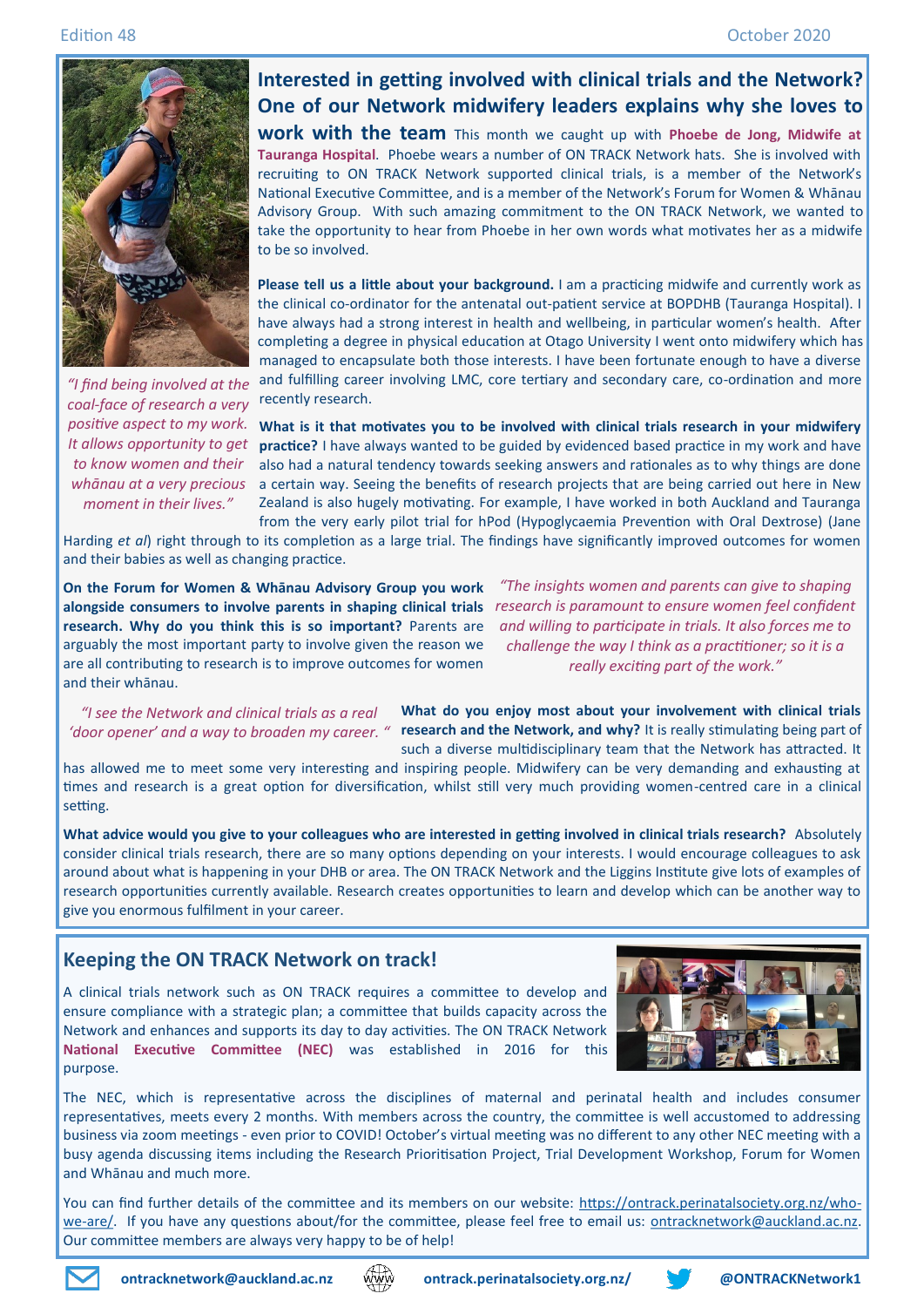# **Update Your Practice: Treating Parents to Reduce Neonatal Transmission of**  *Staphylococcus aureus* **(TREAT PARENTS) trial**

*JAMA*. 2020;323(4):319-328. doi:10.1001/jama.2019.20785



**Background:** *Staphylococcus aureus (S.aureus)* is a leading cause of healthcare associated infections in neonatal intensive care units. Exposing neonates to *S.aureus* colonisation is a well established predisposing factor to invasive *S.aureus* disease, which despite appropriate therapy can have long term consequences including poor neurodevelopmental and growth outcomes. Many infection prevention strategies focus on health care workers and the physical environment as reservoirs for neonatal exposure to *S.aureus*, but parents may also be an important reservoir for *S.aureus* transmission.

**Methods:** The TREAT PARENTS trial was a double-blind randomised controlled trial designed to test the hypotheses that parents are a primary reservoir from which neonates acquire *S.aureus* colonisation and that treating *S.aureus* colonised parents with intranasal mupirocin and topical chlorhexidine gluconate antisepsis would reduce the spread of *S.aureus* from parents to their neonates. The trial recruited participants from two neonatal intensive care units in the US between 2014 and 2018. Parents were assigned to the active arm of intranasal mupirocin and 2% chlorhexidine impregnated cloths (n=117) or the placebo arm of petrolatum intranasal ointment and non-medicated soap cloths (n = 119) for 5 days.

**The primary outcome was concordant** *S.aureus* **colonisation by 90 days, defined as neonatal acquisition of a** *S.aureus* **strain the same as a parental strain at time of screening**. Secondary outcomes included neonatal acquisition of any *S.aureus* strain and neonatal *S.aureus* infections.

**Results:** Of 236 randomised neonates, 208 were included in the analysis (55% male; 76% singleton births; mean birth weight, 1985 g [SD, 958 g]; 76% vaginal birth; mean parent age 31 [SD, 7] years) with 18 lost to follow-up.

Of 190 neonates included in the analysis 74 (38.9%) acquired *S.aureus* colonisation by 90 days of which 42 (56.8%) had a strain concordant with a parental baseline strain. In the intervention and placebo groups 13 of 89 neonates (14.6%) and 29 of 101 neonates

|                                                     |                | 2% Mupirocin +2% Chlorhexidine Cloths |                | Placebo        |              |                | <b>Treatment Effect: HR</b><br>(95% Bias-Corrected                                                               |
|-----------------------------------------------------|----------------|---------------------------------------|----------------|----------------|--------------|----------------|------------------------------------------------------------------------------------------------------------------|
| 'ime-to-Event Outcomes                              | No. of Events  | Days at Risk                          | Rate per 100 d | No. of Events  | Days at Risk | Rate per 100 d | and Accelerated CI) <sup>a</sup>                                                                                 |
| rimary outcome                                      |                |                                       |                |                |              |                |                                                                                                                  |
| Concordant S aureus acquisition <sup>b</sup>        | 13             | 1736                                  | 0.75           | 29             | 1681         | 1.73           | $0.43$ (0.16 to 0.79) <sup>c</sup>                                                                               |
| econdary outcomes                                   |                |                                       |                |                |              |                |                                                                                                                  |
| Concordant S aureus acquisition <sup>d</sup>        | 15             | 1751                                  | 0.86           | 29             | 1713         | 1.69           | 0.50 (0.20 to 0.92)                                                                                              |
| Any S aureus acquisition <sup>b</sup>               | 28             | 1736                                  | 1.61           | 46             | 1681         | 2.74           | 0.57 (0.31 to 0.88)                                                                                              |
| Any S aureus acquisition <sup>d</sup>               | 30             | 1751                                  | 1.71           | 46             | 1713         | 2.69           | 0.62 (0.34 to 0.95)                                                                                              |
| S aureus infection <sup>e</sup>                     | $\mathbf{1}$   | 1863                                  | 0.05           | $\mathbf{1}$   | 1799         | 0.06           | NC <sup>f</sup>                                                                                                  |
| Bloodstream infection.<br>any organism <sup>9</sup> | $\overline{4}$ | 1794                                  | 0.22           | $\overline{2}$ | 1748         | 0.11           | NC <sup>f</sup>                                                                                                  |
| linary secondary outcomes                           | No. of Events  | No. at Risk                           | %              | No. of Events  | No. at Risk  | %              | <b>Treatment Effect:</b><br><b>Risk Difference. %</b><br>(95% Bias-Corrected<br>and Accelerated CI) <sup>a</sup> |
| Concordant S aureus acquisition                     |                |                                       |                |                |              |                |                                                                                                                  |
| By 4 wk                                             | 11             | 89                                    | 12.4           | 27             | 101          | 26.7           | $-14.4$ ( $-31.2$ to $-4.7$ )                                                                                    |
| By 8 wk                                             | 13             | 89                                    | 14.6           | 28             | 101          | 28.7           | $-14.1$ ( $-30.8$ to $-3.9$ )                                                                                    |
| Any S aureus acquisition                            |                |                                       |                |                |              |                |                                                                                                                  |
| By 4 wk                                             | 22             | 89                                    | 24.7           | 38             | 101          | 37.6           | $-12.9$ (-29.9 to -1.3)                                                                                          |
| By 8 wk                                             | 28             | 89                                    | 31.5           | 45             | 101          | 44.6           | $-13.1$ ( $-31.2$ to $-0.3$ )                                                                                    |
| S aureus infection                                  |                |                                       |                |                |              |                |                                                                                                                  |
| By 4 wk                                             | $\mathbf{1}$   | 89                                    | $\mathbf{1}$   | $\mathbf{1}$   | 101          | $\mathbf{1}$   | NC <sup>f</sup>                                                                                                  |
| By 8 wk                                             | $\mathbf{1}$   | 89                                    | $\mathbf{1}$   | $\mathbf{1}$   | 101          | $\mathbf{1}$   | NC <sup>f</sup>                                                                                                  |
| Mortality                                           | $\mathbf{0}$   | 101                                   | 0              | 3              | 107          | 2.8            | NC <sup>f</sup>                                                                                                  |

#### **Summary of primary and secondary outcomes**

(28.7%) respectively, acquired concordant *S.aureus* colonisation (risk difference, –14.1% [95%CI, –30.8% to –3.9%]; hazard ratio [HR] 0.43 [95.2%CI, 0.16 to 0.79]).

A total of 28 of 89 neonates (31.4%) in the intervention group and 46 of 101 (45.5%) in the control group acquired any *S.aureus* strain (HR 0.57 [95%CI, 0.31 to 0.88]), and 1 neonate (1.1%) in the intervention group and 1 neonate (1.0%) in the control group developed an *S.aureus* infection before colonisation. Skin reactions in parents were common (4.8% in the active arm and 6.2% in the placebo arm).

**Interpretation:** The authors concluded treatment with intranasal mupirocin and chlorhexidine-impregnated cloths compared with placebo significantly reduced neonatal colonisation with an *S.aureus* strain concordant with a parental baseline strain.

**What do these results mean for New Zealand practice and future research?** The TREAT PARENTS trial being a preliminary trial based in just two US neonatal units will not change practice here in New Zealand but it does highlight the possibility of future research to see if the findings can be replicated in the New Zealand setting.